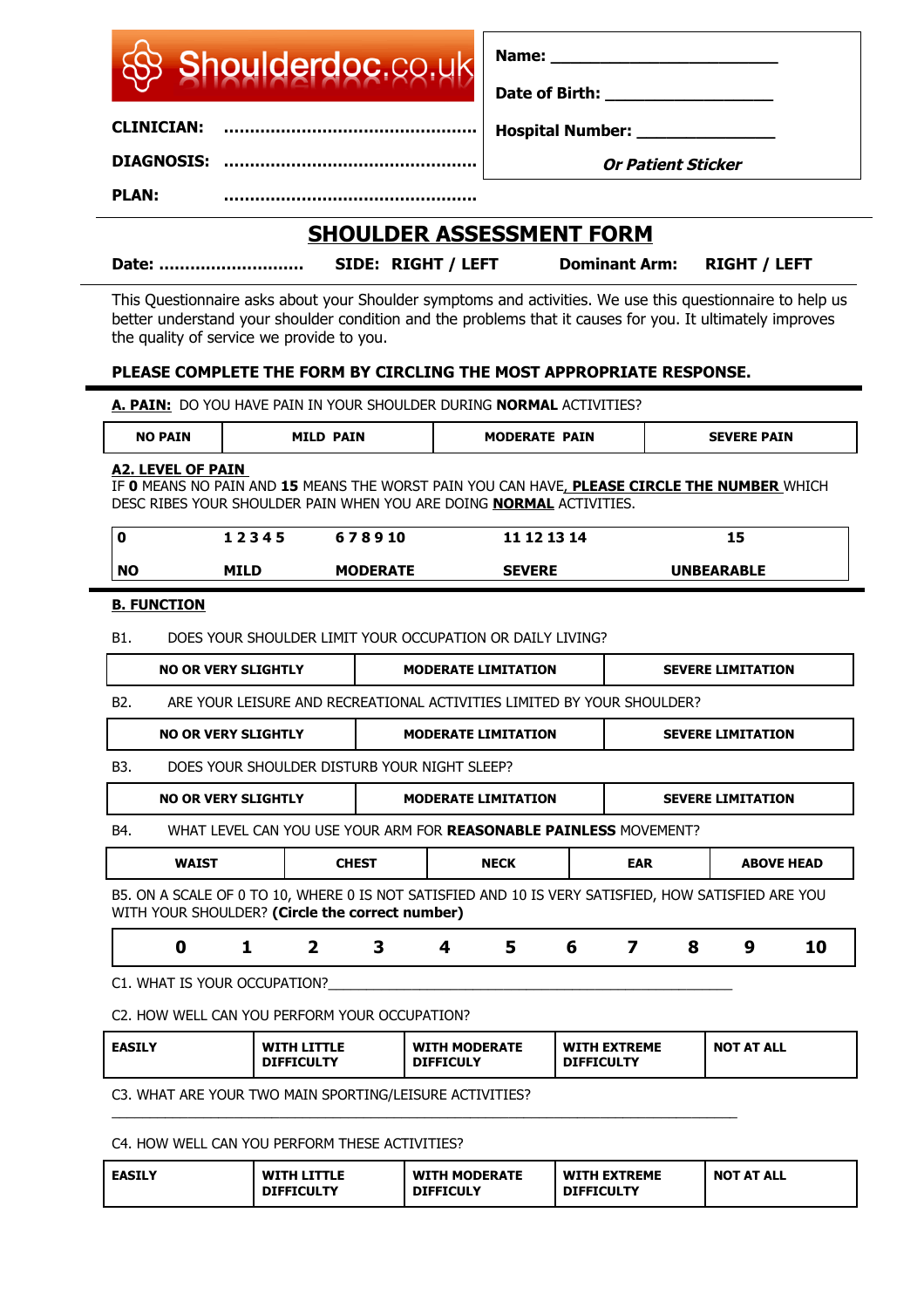#### **PLEASE COMPLETE THE QUESTIONS BELOW FOR YOUR SHOULDER IN THE PAST MONTH:**

O1. HOW WOULD YOU DESCRIBE THE WORST PAIN YOU HAD FROM YOUR SHOULDER **IN THE PAST MONTH**?

| <b>UNBEARABLE</b>                                                                                                        | <b>SEVERE</b>                                                                                                                                                 | <b>MODERATE</b>                           | <b>MILD</b>                             | <b>NO</b>                          |  |  |  |  |  |  |  |
|--------------------------------------------------------------------------------------------------------------------------|---------------------------------------------------------------------------------------------------------------------------------------------------------------|-------------------------------------------|-----------------------------------------|------------------------------------|--|--|--|--|--|--|--|
|                                                                                                                          | 02. HOW WOULD YOU DESCRIBE THE PAIN YOU USUALLY GET FROM YOUR SHOULDER IN THE PAST MONTH?                                                                     |                                           |                                         |                                    |  |  |  |  |  |  |  |
| <b>UNBEARABLE</b>                                                                                                        | <b>SEVERE</b>                                                                                                                                                 | <b>MODERATE</b>                           | <b>MILD</b>                             | <b>NO</b>                          |  |  |  |  |  |  |  |
| 03. HOW MUCH HAS THE PAIN FROM YOUR SHOULDER INTERFERED WITH YOUR USUAL WORK (INCLUDING<br>HOUSEWORK) IN THE PAST MONTH? |                                                                                                                                                               |                                           |                                         |                                    |  |  |  |  |  |  |  |
| <b>TOTALLY</b>                                                                                                           | <b>GREATLY</b>                                                                                                                                                | <b>MODERATELY</b>                         | <b>A LITTLE BIT</b>                     | <b>NOT AT ALL</b>                  |  |  |  |  |  |  |  |
| 04. IN THE PAST MONTH HAVE YOU BEEN TROUBLED BY PAIN IN YOUR SHOULDER IN BED AT NIGHT?                                   |                                                                                                                                                               |                                           |                                         |                                    |  |  |  |  |  |  |  |
| <b>EVERY NIGHT</b>                                                                                                       | <b>MOST NIGHTS</b>                                                                                                                                            | <b>SOME NIGHTS</b>                        | <b>ONLY 1 OR 2</b>                      | <b>NO NIGHTS</b>                   |  |  |  |  |  |  |  |
|                                                                                                                          | O5. HAVE YOU HAD ANY TROUBLE DRESSING YOURSELF BECAUSE OF YOUR SHOULDER IN THE PAST MONTH?                                                                    |                                           |                                         |                                    |  |  |  |  |  |  |  |
| <b>IMPOSSIBLE</b><br>TO DO                                                                                               | <b>EXTREME</b><br><b>DIFFICULTY</b>                                                                                                                           | <b>MODERATE TROUBLE</b>                   | <b>VERY LITTLE</b><br><b>TROUBLE</b>    | <b>NO TROUBLE</b><br><b>AT ALL</b> |  |  |  |  |  |  |  |
|                                                                                                                          | O6. HAVE YOU HAD ANY TROUBLE GETTING IN AND OUT OF A CAR OR USING PUBLIC TRANSPORT BECAUSE OF<br>YOUR SHOULDER IN THE PAST MONTH? (WHICHEVER YOU TEND TO USE) |                                           |                                         |                                    |  |  |  |  |  |  |  |
| <b>IMPOSSIBLE</b><br>TO DO                                                                                               | <b>EXTREME</b><br><b>DIFFICULTY</b>                                                                                                                           | <b>MODERATE TROUBLE</b>                   | <b>VERY LITTLE</b><br><b>TROUBLE</b>    | <b>NO TROUBLE</b><br><b>AT ALL</b> |  |  |  |  |  |  |  |
| O7. HAVE YOU BEEN ABLE TO USER A KNIFE AND FORK AT THE SAME TIME, IN THE PAST MONTH?                                     |                                                                                                                                                               |                                           |                                         |                                    |  |  |  |  |  |  |  |
| <b>NO. IMPOSSIBLE</b>                                                                                                    | <b>WITH EXTREME</b><br><b>DIFFICULTY</b>                                                                                                                      | <b>WITH MODERATE</b><br><b>DIFFICULTY</b> | <b>WITH LITTLE</b><br><b>DIFFICULTY</b> | YES, EASILY                        |  |  |  |  |  |  |  |
|                                                                                                                          | O8. IN THE PAST MONTH COULD YOU DO THE HOUSEHOLD SHOPPING ON YOUR OWN?                                                                                        |                                           |                                         |                                    |  |  |  |  |  |  |  |
| <b>NO. IMPOSSIBLE</b>                                                                                                    | <b>WITH EXTREME</b><br><b>DIFFICULTY</b>                                                                                                                      | <b>WITH MODERATE</b><br><b>DIFFICULTY</b> | <b>WITH LITTLE</b><br><b>DIFFICULTY</b> | YES, EASILY                        |  |  |  |  |  |  |  |
|                                                                                                                          | 09. IN THE PAST MONTH COULD YOU CARRY A TRAY CONTAINING A PLATE OF FOOD ACROSS A ROOM?                                                                        |                                           |                                         |                                    |  |  |  |  |  |  |  |
| <b>NO. IMPOSSIBLE</b>                                                                                                    | <b>WITH EXTREME</b><br><b>DIFFICULTY</b>                                                                                                                      | <b>WITH MODERATE</b><br><b>DIFFICULTY</b> | <b>WITH LITTLE</b><br><b>DIFFICULTY</b> | YES, EASILY                        |  |  |  |  |  |  |  |
|                                                                                                                          | O10. IN THE PAST MONTH COULD YOU HANG YOUR CLOTHES UP IN A WARDROBE, USING THE AFFECTED ARM?                                                                  |                                           |                                         |                                    |  |  |  |  |  |  |  |
| <b>NO. IMPOSSIBLE</b>                                                                                                    | <b>WITH EXTREME</b><br><b>DIFFICULTY</b>                                                                                                                      | <b>WITH MODERATE</b><br><b>DIFFICULTY</b> | <b>WITH LITTLE</b><br><b>DIFFICULTY</b> | YES, EASILY                        |  |  |  |  |  |  |  |
|                                                                                                                          | O11. IN THE PAST MONTH COULD YOU BRUSH/COMB YOUR HAIR WITH THE AFFECTED ARM?                                                                                  |                                           |                                         |                                    |  |  |  |  |  |  |  |
| <b>NO. IMPOSSIBLE</b>                                                                                                    | <b>WITH EXTREME</b><br><b>DIFFICULTY</b>                                                                                                                      | <b>WITH MODERATE</b><br><b>DIFFICULTY</b> | <b>WITH LITTLE</b><br><b>DIFFICULTY</b> | YES, EASILY                        |  |  |  |  |  |  |  |
|                                                                                                                          | 012. HAVE YOU BEEN ABLE TO WASH AND DRY YOURSELF UNDER BOTH ARMS IN THE PAST MONTH?                                                                           |                                           |                                         |                                    |  |  |  |  |  |  |  |
| <b>NO. IMPOSSIBLE</b>                                                                                                    | <b>WITH EXTREME</b><br><b>DIFFICULTY</b>                                                                                                                      | <b>WITH MODERATE</b><br><b>DIFFICULTY</b> | <b>WITH LITTLE</b><br><b>DIFFICULTY</b> | YES, EASILY                        |  |  |  |  |  |  |  |

**SATISFACTION SURVEY ON PAGE 3.**

**IF YOU HAVE SHOULDER DISLOCATIONS OR INSTABILITY PLEASE ALSO COMPLETE PAGE 4. IF YOU HAVE HAD SURGERY WITH MR FUNK COMPLETE PAGE 5.**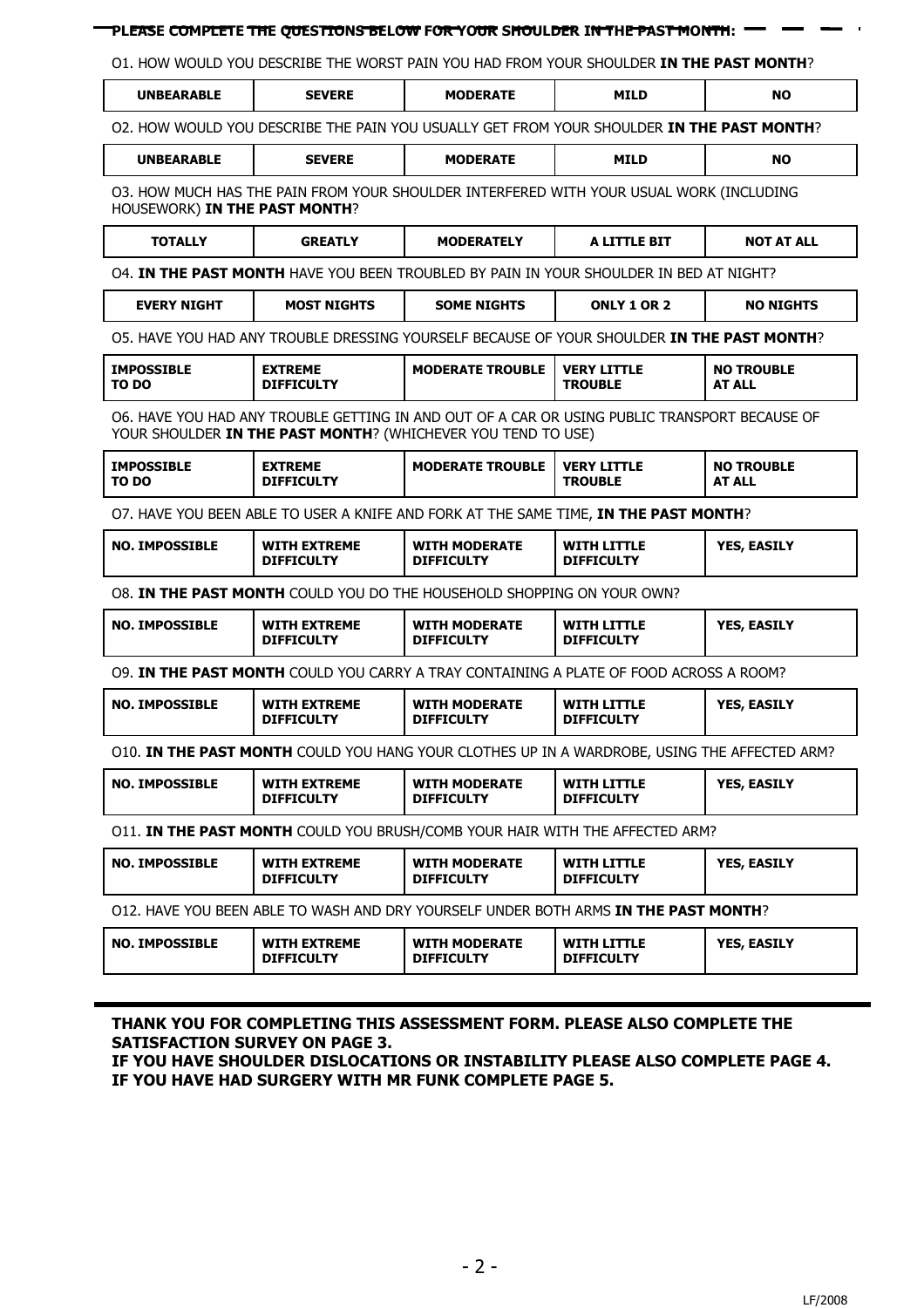# **SATISFACTION SURVEY FORM**

**We are always looking at ways of improving the information and the service that we provide. We would be grateful if you could take a few moments to answer the following questions to help us improve the service that we provide.** 

| Was your initial enquiry dealt with in a polite and efficient<br>YES/NO<br>manner?                                                         |                                                                                                                       |              |   |   |   |   |                         |   |        |                                |
|--------------------------------------------------------------------------------------------------------------------------------------------|-----------------------------------------------------------------------------------------------------------------------|--------------|---|---|---|---|-------------------------|---|--------|--------------------------------|
| Was the information that you were given at the time of<br>YES/NO<br>your initial enquiry helpful and informative?                          |                                                                                                                       |              |   |   |   |   |                         |   |        |                                |
|                                                                                                                                            | YES/NO<br>Were the documents that you were sent prior to your initial<br>consultation clear and easy to understand?   |              |   |   |   |   |                         |   |        |                                |
| Were the documents that you were sent from the hospital,<br>prior to your surgery clear and easy to understand?                            |                                                                                                                       |              |   |   |   |   |                         |   |        | <b>YES/NO / Not Applicable</b> |
| Were you happy with the following aspects of your visit(s)<br>to see Mr Funk?                                                              |                                                                                                                       |              |   |   |   |   |                         |   |        |                                |
| The hospital(s) environment(s):                                                                                                            |                                                                                                                       |              |   |   |   |   |                         |   | YES/NO |                                |
| The hospital(s) parking facilities:                                                                                                        |                                                                                                                       |              |   |   |   |   |                         |   | YES/NO |                                |
| The members of staff at the hospital(s):                                                                                                   |                                                                                                                       |              |   |   |   |   |                         |   | YES/NO |                                |
| The punctuality of your appointment(s):                                                                                                    |                                                                                                                       |              |   |   |   |   |                         |   | YES/NO |                                |
| The length of your appointment(s):                                                                                                         |                                                                                                                       |              |   |   |   |   |                         |   | YES/NO |                                |
|                                                                                                                                            |                                                                                                                       |              |   |   |   |   |                         |   | YES/NO |                                |
| needed it?                                                                                                                                 | The information given to you at your appointment(s):<br>Were you given the appropriate information when you<br>YES/NO |              |   |   |   |   |                         |   |        |                                |
| Are you satisfied with the overall service that you received?<br>YES/NO                                                                    |                                                                                                                       |              |   |   |   |   |                         |   |        |                                |
|                                                                                                                                            | How would you rate the hospital(s): $1 =$ Poor - 10 = Excellent                                                       |              |   |   |   |   |                         |   |        |                                |
|                                                                                                                                            | Poor                                                                                                                  |              |   |   |   |   |                         |   |        | <b>Excellent</b>               |
| <b>Bridgewater</b>                                                                                                                         | 1                                                                                                                     | $\mathbf{2}$ | 3 | 4 | 5 | 6 | $\overline{\mathbf{z}}$ | 8 | 9      | 10                             |
| <b>Oaklands</b>                                                                                                                            | 1                                                                                                                     | 2            | 3 | 4 | 5 | 6 | 7                       | 8 | 9      | 10                             |
| <b>Alexandra</b>                                                                                                                           | 1                                                                                                                     | $\mathbf{2}$ | 3 | 4 | 5 | 6 | 7                       | 8 | 9      | 10                             |
| <b>Wrightington 1</b>                                                                                                                      |                                                                                                                       | $\mathbf{2}$ | 3 | 4 | 5 | 6 | 7                       | 8 | 9      | 10                             |
| Please use the space below to add any comments or suggestions that you feel would be<br>beneficial in improving the service that we offer. |                                                                                                                       |              |   |   |   |   |                         |   |        |                                |
|                                                                                                                                            |                                                                                                                       |              |   |   |   |   |                         |   |        |                                |
|                                                                                                                                            |                                                                                                                       |              |   |   |   |   |                         |   |        |                                |
|                                                                                                                                            |                                                                                                                       |              |   |   |   |   |                         |   |        |                                |
|                                                                                                                                            |                                                                                                                       |              |   |   |   |   |                         |   |        |                                |
|                                                                                                                                            |                                                                                                                       |              |   |   |   |   |                         |   |        |                                |
|                                                                                                                                            |                                                                                                                       |              |   |   |   |   |                         |   |        |                                |
|                                                                                                                                            |                                                                                                                       |              |   |   |   |   |                         |   |        |                                |
|                                                                                                                                            |                                                                                                                       |              |   |   |   |   |                         |   |        |                                |
|                                                                                                                                            |                                                                                                                       |              |   |   |   |   |                         |   |        |                                |
|                                                                                                                                            |                                                                                                                       |              |   |   |   |   |                         |   |        |                                |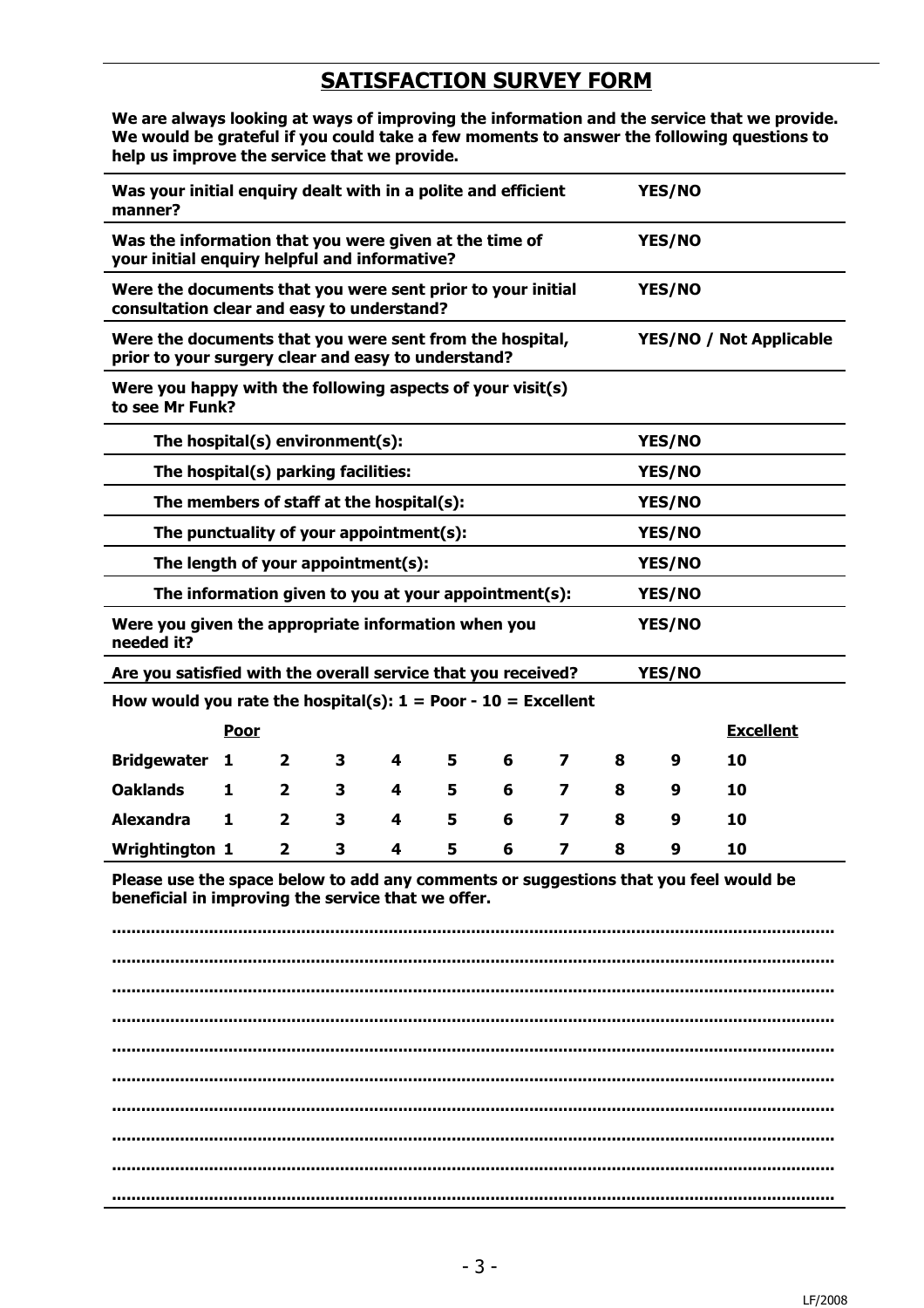### **If you have shoulder dislocations or Instability, or have had surgery for dislocations or instability, please complete this page also**

# **SHOULDER INSTABILTY FORM**

| Date:                                                                                                                                     |                                                                                                                 |                          | SIDE: |                     |                            | <b>RIGHT / LEFT</b>                           |  |  | <b>Dominant Arm:</b> |  | <b>RIGHT / LEFT</b>                                                                              |
|-------------------------------------------------------------------------------------------------------------------------------------------|-----------------------------------------------------------------------------------------------------------------|--------------------------|-------|---------------------|----------------------------|-----------------------------------------------|--|--|----------------------|--|--------------------------------------------------------------------------------------------------|
| 01. DURING THE LAST SIX MONTHS, HOW MANY TIMES HAS YOUR SHOULDER SLIPPED OUT OF JOINT (OR<br><b>DISLOCATED)?</b>                          |                                                                                                                 |                          |       |                     |                            |                                               |  |  |                      |  |                                                                                                  |
| <b>NOT AT ALL</b>                                                                                                                         | 1 OR 2 TIMES IN 6<br>1 OR 2 TIMES A<br>1 OR 2 TIMES PER<br><b>MONTHS</b><br><b>MONTH</b><br>WEEK<br><b>WEEK</b> |                          |       |                     | MORE THAN 1 OR 2 TIMES PER |                                               |  |  |                      |  |                                                                                                  |
| 02. DURING THE LAST THREE MONTHS, HAVE YOU HAD ANY TROUBLE (OR WORRY) DRESSING BECAUSE OF YOUR<br><b>SHOULDER?</b>                        |                                                                                                                 |                          |       |                     |                            |                                               |  |  |                      |  |                                                                                                  |
| <b>SLIGHT TROUBLE</b><br>MODERATE TROUBLE<br><b>EXTREME DIFFICULTY</b><br>NO TROUBLE AT ALL<br>IMPOSSIBLE TO DO                           |                                                                                                                 |                          |       |                     |                            |                                               |  |  |                      |  |                                                                                                  |
| 03. DURING THE LAST THREE MONTHS, HOW WOULD YOU DESCRIBE THE WORST PAIN YOU HAVE HAD FROM YOUR<br><b>SHOULDER?</b>                        |                                                                                                                 |                          |       |                     |                            |                                               |  |  |                      |  |                                                                                                  |
| <b>NONE</b>                                                                                                                               |                                                                                                                 | MILD ACHE                |       |                     |                            | <b>MODERATE</b>                               |  |  | <b>SEVERE</b>        |  | <b>UNBEARABLE</b>                                                                                |
| <b>YOUR USUAL WORK?</b>                                                                                                                   |                                                                                                                 |                          |       |                     |                            |                                               |  |  |                      |  | 04. DURING THE LAST THREE MONTHS, HOW MUCH HAS THE PROBLEM WITH YOUR SHOULDER INTERFERED WITH    |
| <b>NOT AT ALL</b>                                                                                                                         |                                                                                                                 | A LITTLE BIT             |       |                     |                            | <b>MODERATELY</b>                             |  |  | <b>GREATLY</b>       |  | <b>TOTALLY</b>                                                                                   |
| SHOULDER - FEARED THAT IT MIGHT SLIP OUT OF JOINT?                                                                                        |                                                                                                                 |                          |       |                     |                            |                                               |  |  |                      |  | 05. DURING THE LAST THREE MONTHS, HAVE YOU AVOIDED ANY ACTIVITIES DUE TO WORRY ABOUT YOUR        |
| NOT AT ALL                                                                                                                                |                                                                                                                 | <b>VERY OCCASIONALLY</b> |       | SOME DAYS           |                            | MOST DAYS OR MORE THAN ONE<br><b>ACTIVITY</b> |  |  |                      |  | EVERY DAY OR MANY ACTIVITIES                                                                     |
| 06. DURING THE LAST THREE MONTHS, HAS THE PROBLEM WITH YOUR SHOULDER PREVENTED YOU FROM DOING<br><b>THINGS THAT ARE IMPORTANT TO YOU?</b> |                                                                                                                 |                          |       |                     |                            |                                               |  |  |                      |  |                                                                                                  |
| <b>NOT AT ALL</b>                                                                                                                         |                                                                                                                 | <b>VERY OCCASIONALLY</b> |       | <b>SOME DAYS</b>    |                            | MOST DAYS OR MORE THAN ONE<br><b>ACTIVITY</b> |  |  |                      |  | EVERY DAY OR MANY ACTIVITIES                                                                     |
| <b>YOUR SOCIAL LIFE?</b>                                                                                                                  |                                                                                                                 |                          |       |                     |                            |                                               |  |  |                      |  | 07. DURING THE LAST THREE MONTHS, HOW MUCH HAS THE PROBLEM OF YOUR SHOULDER INTERFERED WITH      |
| <b>NOT AT ALL</b>                                                                                                                         |                                                                                                                 | <b>OCCASIONALLY</b>      |       |                     |                            | SOME DAYS                                     |  |  | <b>MOST DAYS</b>     |  | EVERY DAY                                                                                        |
| <b>YOUR SPORTS OR HOBBIES?</b>                                                                                                            |                                                                                                                 |                          |       |                     |                            |                                               |  |  |                      |  | 08. DURING THE LAST FOUR WEEKS, HOW MUCH HAS THE PROBLEM WITH YOUR SHOULDER INTERFERED WITH      |
| <b>NOT AT ALL</b>                                                                                                                         |                                                                                                                 | A LITTLE/OCCASIONALLY    |       |                     |                            | SOME OF THE TIME                              |  |  | MOST OF THE TIME     |  | ALL OF THE TIME                                                                                  |
| YOU THOUGHT ABOUT IT?                                                                                                                     |                                                                                                                 |                          |       |                     |                            |                                               |  |  |                      |  | 09. DURING THE LAST FOUR WEEKS, HOW OFTEN HAS YOUR SHOULDER BEEN 'ON YOUR MIND' - HOW OFTEN HAVE |
| NEVER, ONLY IF SOMEONE ASKS                                                                                                               |                                                                                                                 |                          |       | <b>OCCASIONALLY</b> |                            | SOME DAYS                                     |  |  | <b>MOST DAYS</b>     |  | EVERY DAY                                                                                        |
| YOUR ABILITY TO LIFT HEAVY OBJECTS?                                                                                                       |                                                                                                                 |                          |       |                     |                            |                                               |  |  |                      |  | 10. DURING THE LAST FOUR WEEKS, HOW MUCH HAS THE PROBLEM WITH YOUR SHOULDER INTERFERED WITH      |
| NOT AT ALL                                                                                                                                |                                                                                                                 | <b>OCCASIONALLY</b>      |       |                     |                            | SOME DAYS                                     |  |  | <b>MOST DAYS</b>     |  | EVERY DAY                                                                                        |
| <b>SHOULDER?</b>                                                                                                                          |                                                                                                                 |                          |       |                     |                            |                                               |  |  |                      |  | 11. DURING THE LAST FOUR WEEKS, HOW WOULD YOU DESCRIBE THE PAIN YOU USUALLY GET FROM YOUR        |
| <b>NONE</b>                                                                                                                               |                                                                                                                 | <b>VERY MILD</b>         |       |                     |                            | <b>MILD</b>                                   |  |  | <b>MODERATE</b>      |  | <b>SEVERE</b>                                                                                    |
| <b>BECAUSE OF YOUR SHOULDER?</b>                                                                                                          |                                                                                                                 |                          |       |                     |                            |                                               |  |  |                      |  | 12. DURING THE LAST FOUR WEEKS, HAVE YOU AVOIDED LYING IN CERTAIN POSITIONS, IN BED AT NIGHT,    |
| NO.                                                                                                                                       |                                                                                                                 | ONLY 1 OR 2 NIGHTS       |       |                     |                            | <b>SOME NIGHTS</b>                            |  |  | <b>MOST NIGHTS</b>   |  | <b>EVERY NIGHT</b>                                                                               |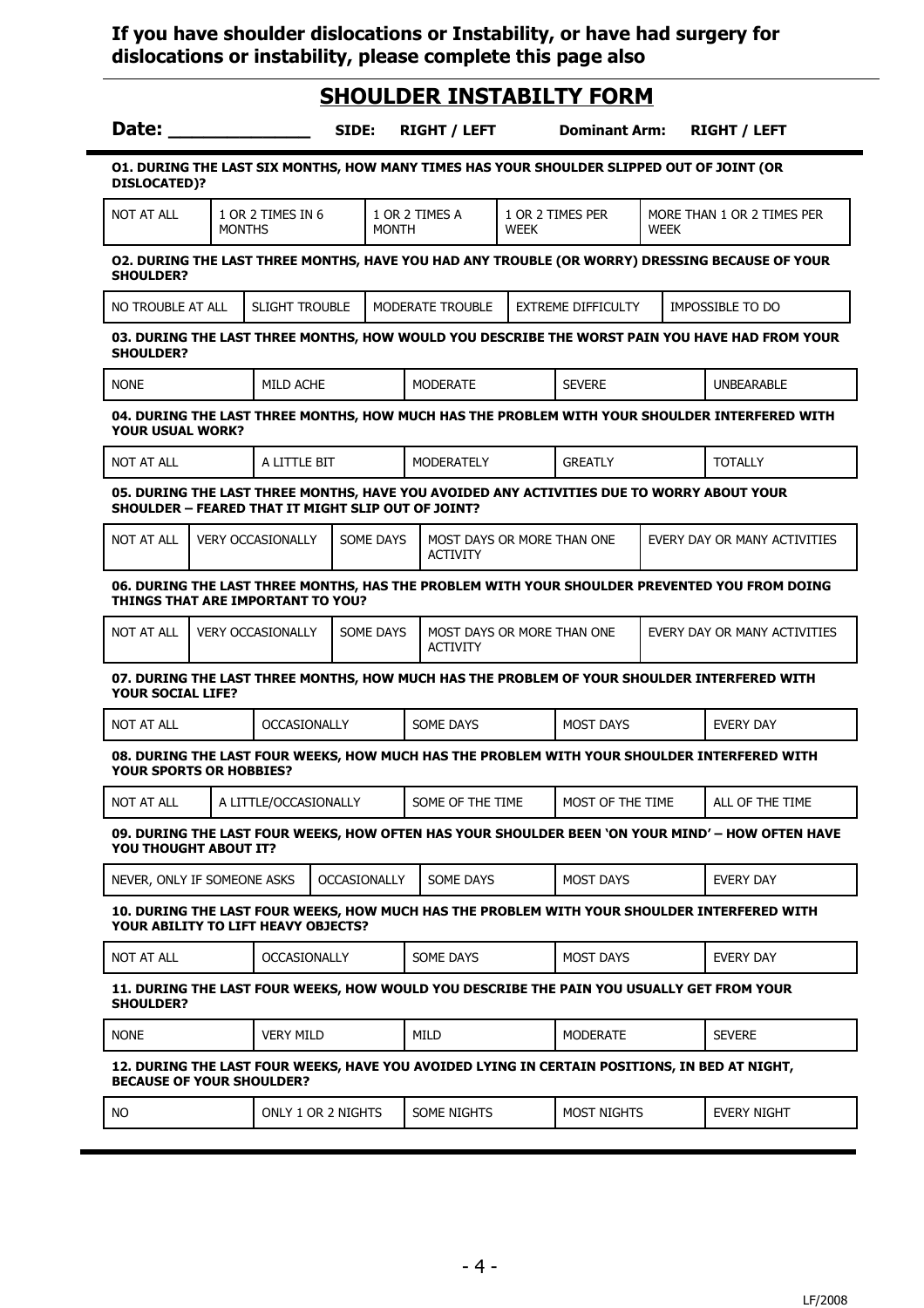# **IF YOU HAVE HAD AN OPERATION UNDER THE CARE OF MR FUNK THEN PLEASE COMPLETE THIS PAGE ….**

#### **D. POST-OP QUESTIONS**

#### **ONLY COMPLETE THIS SECTION IF YOU HAVE HAD AN OPERATION UNDER THE CARE OF MR FUNK**

| OPERATION:                                         | DATE OF OPERATION:           |  |                          |          |        |         |               |  |  |  |
|----------------------------------------------------|------------------------------|--|--------------------------|----------|--------|---------|---------------|--|--|--|
| TIME POST-OP:                                      |                              |  | 3 Weeks 6 Weeks 3 Months | 6 Months | 1 Year | 2 Years | <b>Prears</b> |  |  |  |
|                                                    |                              |  |                          |          |        |         |               |  |  |  |
| D1. HOW DO YOU FEEL NOW, FOLLOWING YOUR OPERATION? |                              |  |                          |          |        |         |               |  |  |  |
| <b>MUCH BETTER</b>                                 | <b>SAME</b><br><b>BETTER</b> |  |                          |          |        |         | <b>WORSE</b>  |  |  |  |

D1a. WHAT PERCENTAGE IMPROVEMENT HAVE YOU HAD SINCE THE OPERATION?

|  | 50<br>__ | - - | . . |  | r n<br>m | 70 |  | Ωſ |  |
|--|----------|-----|-----|--|----------|----|--|----|--|
|--|----------|-----|-----|--|----------|----|--|----|--|

#### D<sub>2</sub>. HAVE YOU **NOW**:

- 1. RETURNED TO THE SAME OCCUPATION
- 2. RETURNED TO THE SAME OCCUPATION BUT WITH DECREASED LEVEL OF ACTIVITY (DUE TO THE SHOULDER)

\_\_\_\_\_\_\_\_\_\_\_\_\_\_\_\_\_\_\_\_\_\_\_\_\_\_\_\_\_\_\_\_\_\_\_\_\_\_\_\_\_\_\_\_\_\_\_\_\_\_\_\_\_\_\_\_\_\_\_\_\_\_\_\_\_\_\_\_\_\_\_\_\_\_\_\_\_\_\_\_\_\_\_\_\_\_\_\_

3. CHANGED OCCUPATION DUE TO THE SHOULDER

#### 4. STOPPED WORKING ALL TOGETHER BECAUSE OF YOUR SHOULDER - - - - - - - - - - $- - - - -$

### D3. IF YOU HAVE CHANGED OCCUPATION WHAT JOB DO YOU DO NOW?

- D4. HAVE YOU **NOW** :
	- 1. RETURNED TO THE SAME LEVEL OF ACTIVITY IN THE SAME SPORT
	- 2. RETURNED TO A DECREASED LEVEL OF ACTIVITY IN THE SAME SPORT (BECAUSE OF THE SHOULDER)
	- 3. CHANGED SPORTS BECAUSE OF THE SHOULDER)

#### 4. STOPPED PLAYING SPORTS ALTOGETHER BECAUSE OF THE SHOULDER

D5. IF YOU HAVE CHANGED SPORTS WHAT HAVE YOU CHANGED TO?

#### **G. COMMENTS**

THE SPACE BELOW IS FOR ANY FURTHER COMMENTS YOU WOULD LIKE TO MAKE

\_\_\_\_\_\_\_\_\_\_\_\_\_\_\_\_\_\_\_

\_ \_ \_ \_ \_ \_ \_ \_ \_ \_ \_ \_ \_ \_ \_